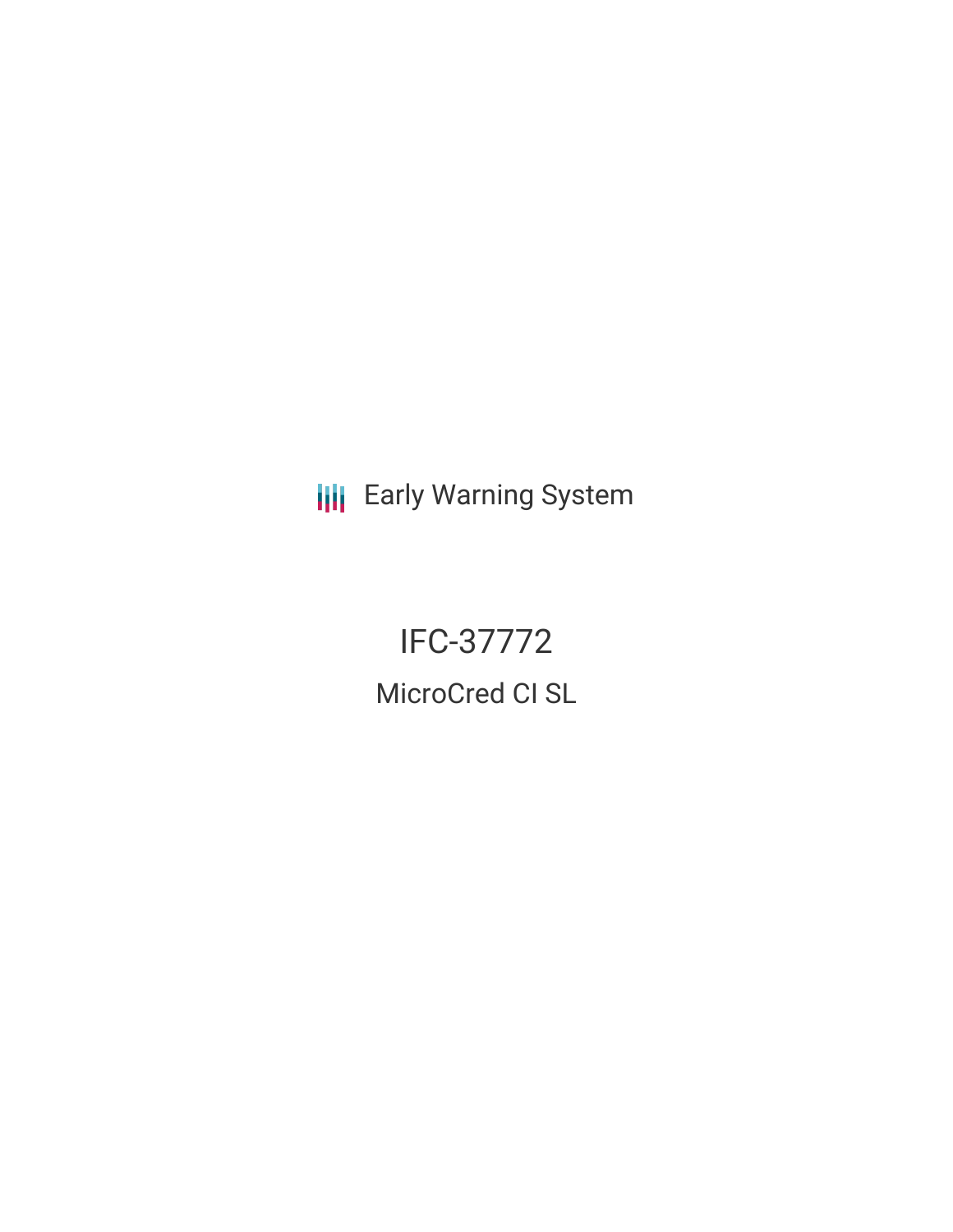## **Quick Facts**

| <b>Countries</b>               | <b>Ivory Coast</b>                      |
|--------------------------------|-----------------------------------------|
| <b>Specific Location</b>       | Abidjan and Bouake                      |
| <b>Financial Institutions</b>  | International Finance Corporation (IFC) |
| <b>Status</b>                  | Active                                  |
| <b>Bank Risk Rating</b>        | FI                                      |
| <b>Voting Date</b>             | 2016-03-25                              |
| <b>Borrower</b>                | MICROCRED COTE D'IVOIRE                 |
| <b>Sectors</b>                 | Finance                                 |
| <b>Investment Type(s)</b>      | ∟oan                                    |
| <b>Investment Amount (USD)</b> | $$5.10$ million                         |
| <b>Project Cost (USD)</b>      | \$6.80 million                          |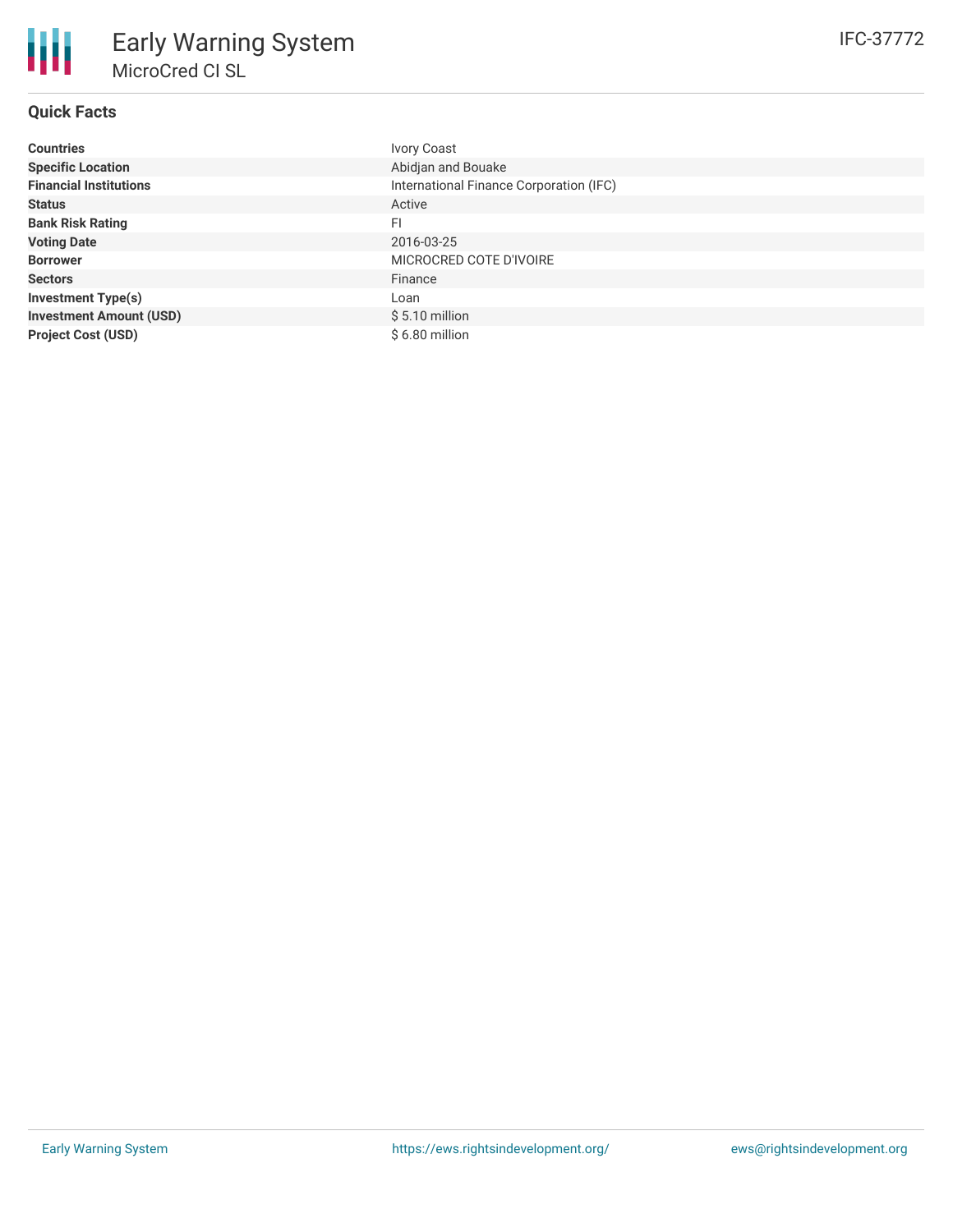

### **Project Description**

The project aims at supporting the growth of MicroCred Cote d'Ivoire, a successful early-stage microfinance institution incorporated in Cote d'Ivoire in October 2010. The company, sponsored by MicroCred Holding, a leading network of seven microfinance institutions in China and Africa, expects to expand its reach both in Abidjan and Bouake. The expected impacts of the project are; a) Access to finance for micro, small and medium enterprises; b) help create a standard-bearer for the poorly performing microfinance sector in Cote d'Ivoire - expected to demonstrate that commercial MFIs subject to unfavorable regulation in a post-conflict environment can be sustainable c) reshape local banks' perception of the viability of MFIs, potentially convincing hesitant lenders of the sustainability of institutions like MCCI.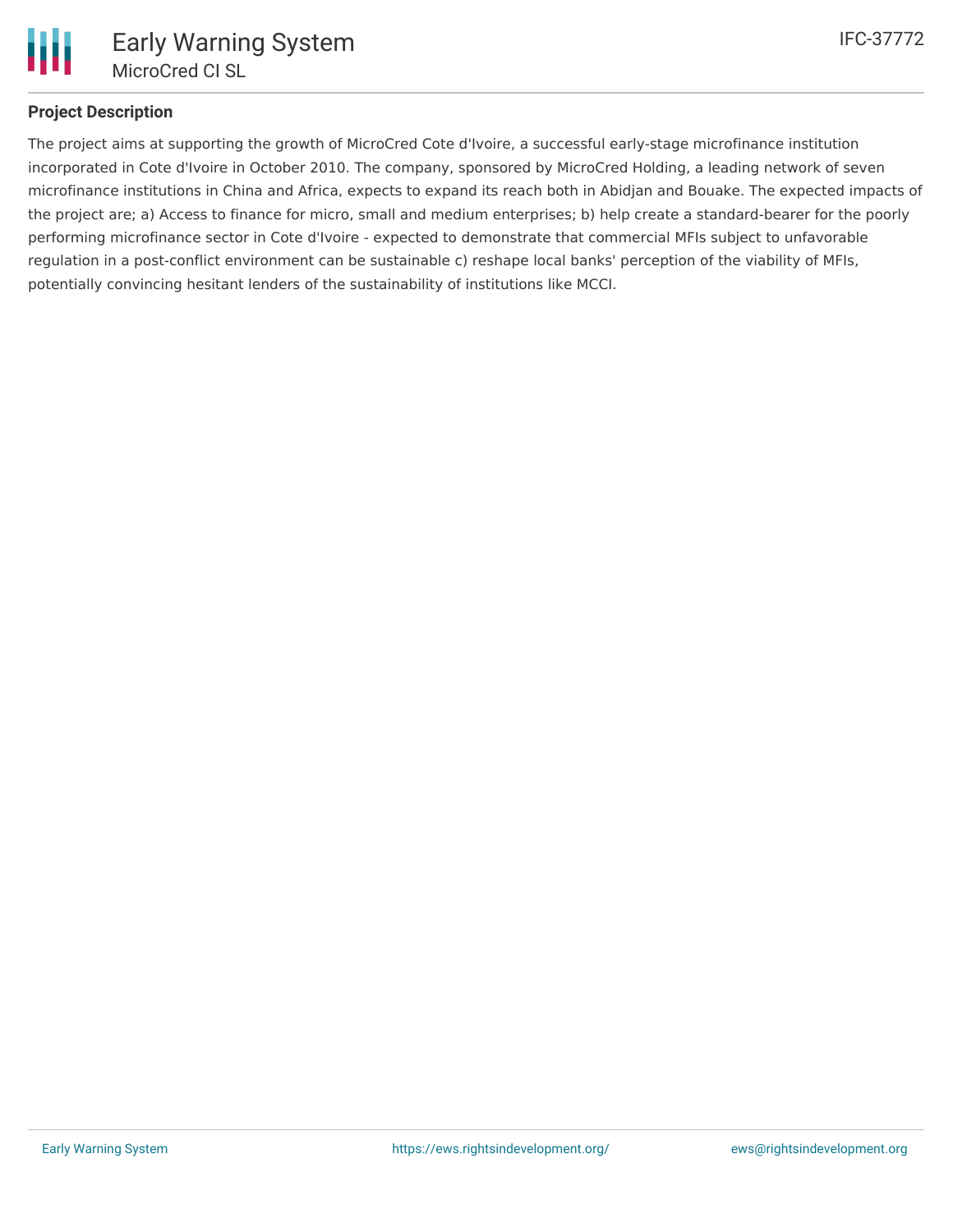#### **Investment Description**

• International Finance Corporation (IFC)

### **Financial Intermediary**

Financial Intermediary: A commercial bank or financial institution that receives funds from a development bank. A financial intermediary then lends these funds to their clients (private actors) in the form of loans, bonds, guarantees and equity shares. Financial intermediaries include insurance, pension and equity funds. The direct financial relationship is between the development bank and the financial intermediary.

[MicroCred](file:///actor/157/) Côte d'Ivoire SA (Financial Intermediary)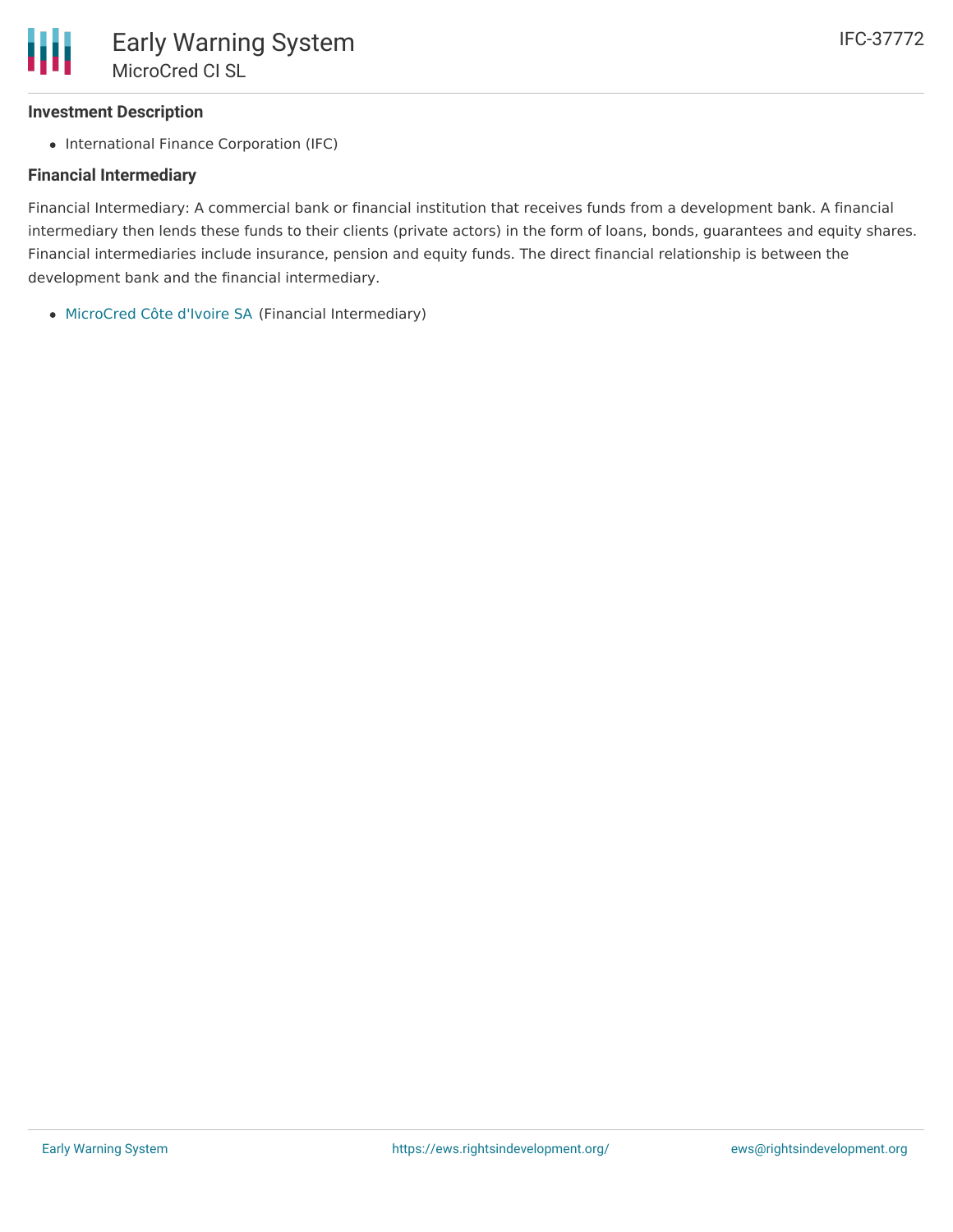

#### **Private Actors Description**

MicroCred Cote d'Ivoire is a successful early-stage microfinance institution incorporated in Cote d'Ivoire in October 2010. Sponsored by MicroCred Holding, a leading network of seven microfinance institutions in China and Africa, the Company started its operations mid-2011, after the post-elections crisis of April 2011. MicroCred Cote d'Ivoire expects to expand its reach both in Abidjan and Bouake where its network already has a strong footprint, to new provinces, and to satisfy the currently unmet demand for longer term loans from small businesses. Registered as a Système Financier Décentralisé, the legal status associated with institutions providing financial services to underserved markets in the West African Economic and Monetary Union, MicroCred Cote d'Ivoire offers both credit and savings products to its clients.